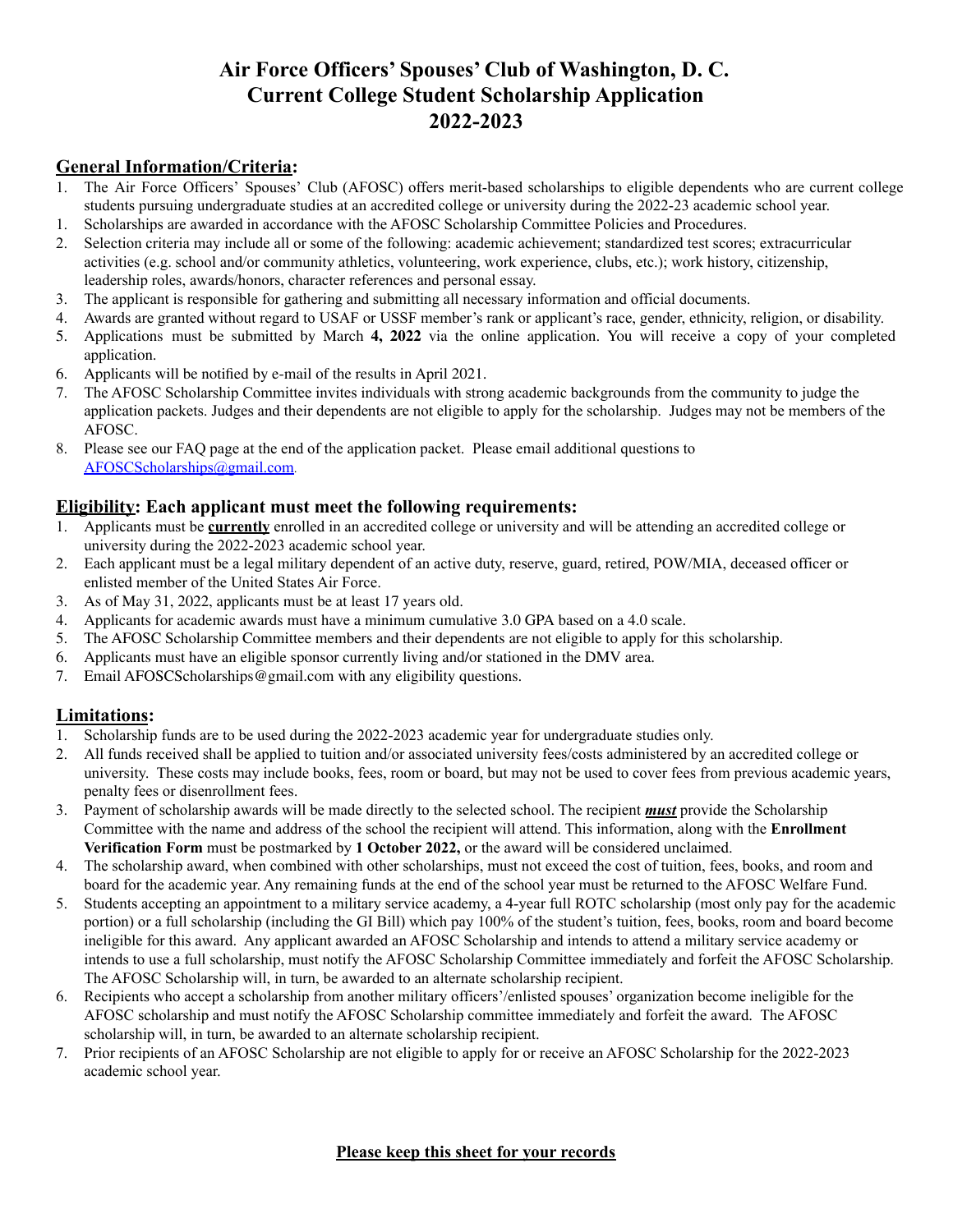# *AFOSC COLLEGE STUDENT 2022 SCHOLARSHIP APPLICATION*

*The AFOSC is a private, nonprofit organization.*

*It is not part of the DOD or any of its components and has no governmental status.*

## **Application Instructions:**

- 1. Review the application requirements (below) *before* starting the online application. You cannot save and leave the application once you have started.
- 2. **Complete the online application form by clicking on this link: [https://forms.gle/5gZCpMXV9FyW4NKD8.](https://forms.gle/5gZCpMXV9FyW4NKD8) Application must be completed by March 4, 2022 for full consideration.**
- *3.* It is important that applicants provide any and all qualifying information in the application categories (Educational, Employment, Community/Volunteer Service, Community/Club Activities, College Activities, Awards/Honors). Scholarships are awarded based on total points.
- *4.* You will receive a copy of the complete application to your email once you have submitted. If you notice any errors, please contact [AFOSCScholarships@gmail.com](mailto:AFOSCScholarships@gmail.com) with the subject line reading "Application Update".
- *5.* Once you have completed Part 1 of the application, **you will still need to send all the Part 2 materials** (listed below) via email to [AFOSCScholarships@gmail.com.](mailto:AFOSCScholarships@gmail.com)

#### **Application Completion:**

This application becomes complete and valid only when all of the areas listed below are completed on the online application **and the emailed materials are submitted. All emailed materials will be submitted at the same time.**

#### **Part 1: Online Application**

- ❑ Personal Information
- ❑ Community Club Activities, College Activities
- ❑ Educational, Employment, and Community Service
- ❑ Awards/Honors

#### **Part 2: Emailed Materials**

- □ Proof of Air Force Dependency. A photo of one of the following must be emailed:
	- o Dependent Verification Letter (can be obtained from MPF). Must have authorizing signature.
	- o Photocopy of current orders (Active Duty only) with SS# blacked out. Dependent's name must be listed and highlighted.
	- o Retirement orders and additional documentation with dependents name (e.g. copy of valid dependent ID card)
	- o DD1172 form MUST be recently signed by applicant and approving authority-Verified in DEERS.
- $\Box$  Copy of the essay written by the applicant on the following question:

#### **"How has being a military dependent impacted your life and shaped your future goals?"**

- Type essay, including a title, on 8½" x 11" white bond paper, 1- inch margins, 12pt Times New Roman, double spaced, 250-300 words in length. **DO NOT use your name, school, position, or other identifiers in or on the essay**.
- Judging criteria includes: ideas, originality, mechanics, technical (following the given directions), vocabulary, organization, and overall impression of the essay.
- ❑ Copy of your **Unofficial College Transcript** signed by your counselor supporting ALL educational data and documenting your cumulative GPA.
- ❑ Copy of your College Counselor Signature Page
- ❑ Virtual signature on the Certification letter

#### **KEEP THIS SHEET FOR YOUR RECORDS**

#### **YOUR COMPLETE APPLICATION MUST BE SUBMITTED BY MARCH 4, 2022**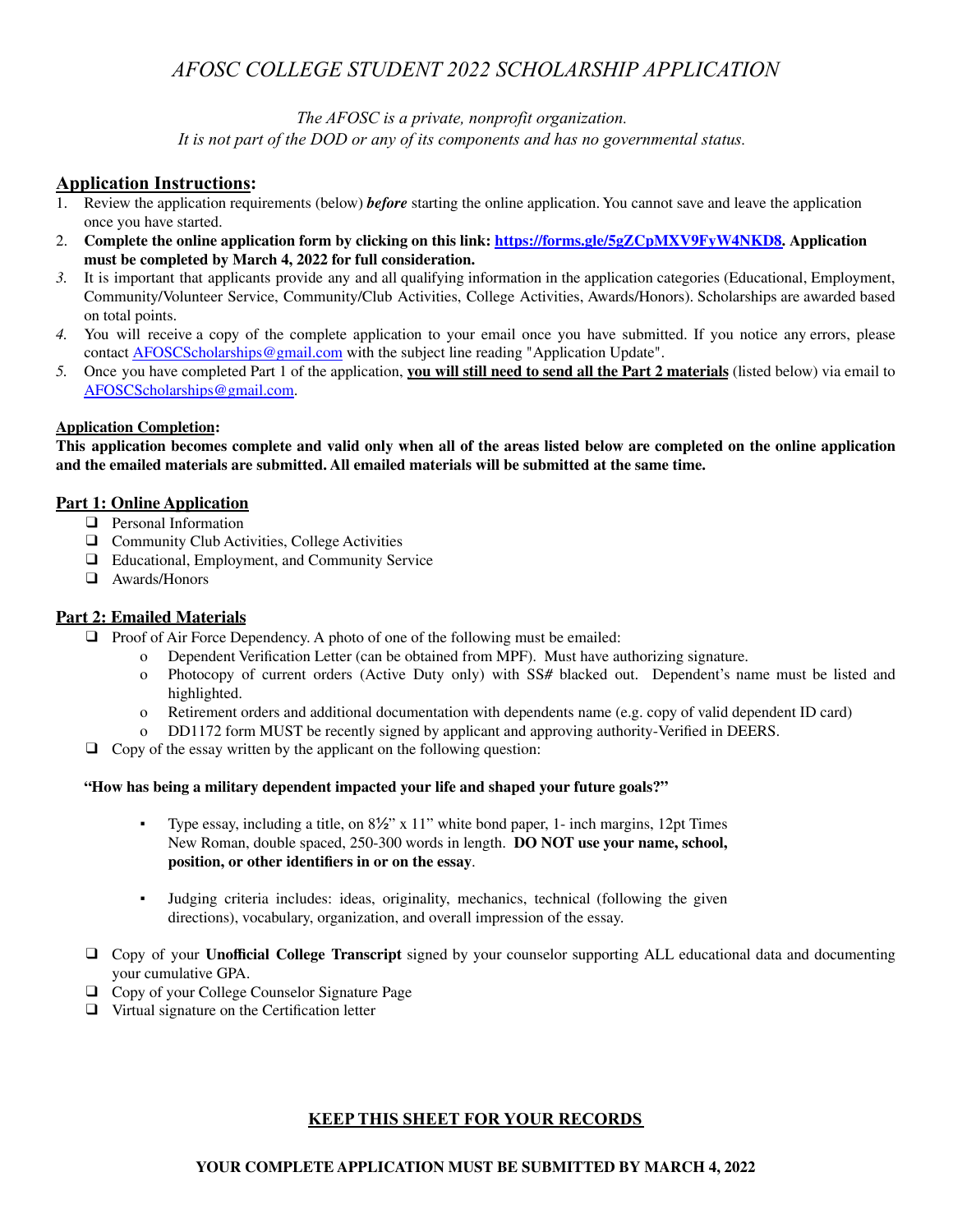# *AFOSC COLLEGE STUDENT 2022 SCHOLARSHIP APPLICATION*

# **College Advisor Signature Page**

Name of Applicant: \_\_\_\_\_\_\_\_\_\_\_\_\_\_\_\_\_\_\_\_\_\_\_\_\_\_\_\_\_\_\_\_\_\_\_\_\_\_\_\_\_\_\_

| ADVISORS PLEASE COMPLETE THE FOLLOWING: (Attach official college transcript to complete the application) |                      |  |
|----------------------------------------------------------------------------------------------------------|----------------------|--|
| Major:                                                                                                   | Minor:               |  |
| College GPA:                                                                                             | <b>Advisor Name:</b> |  |
| <b>Advisor Signature:</b>                                                                                | Date:                |  |
| <b>Advisor Email:</b>                                                                                    |                      |  |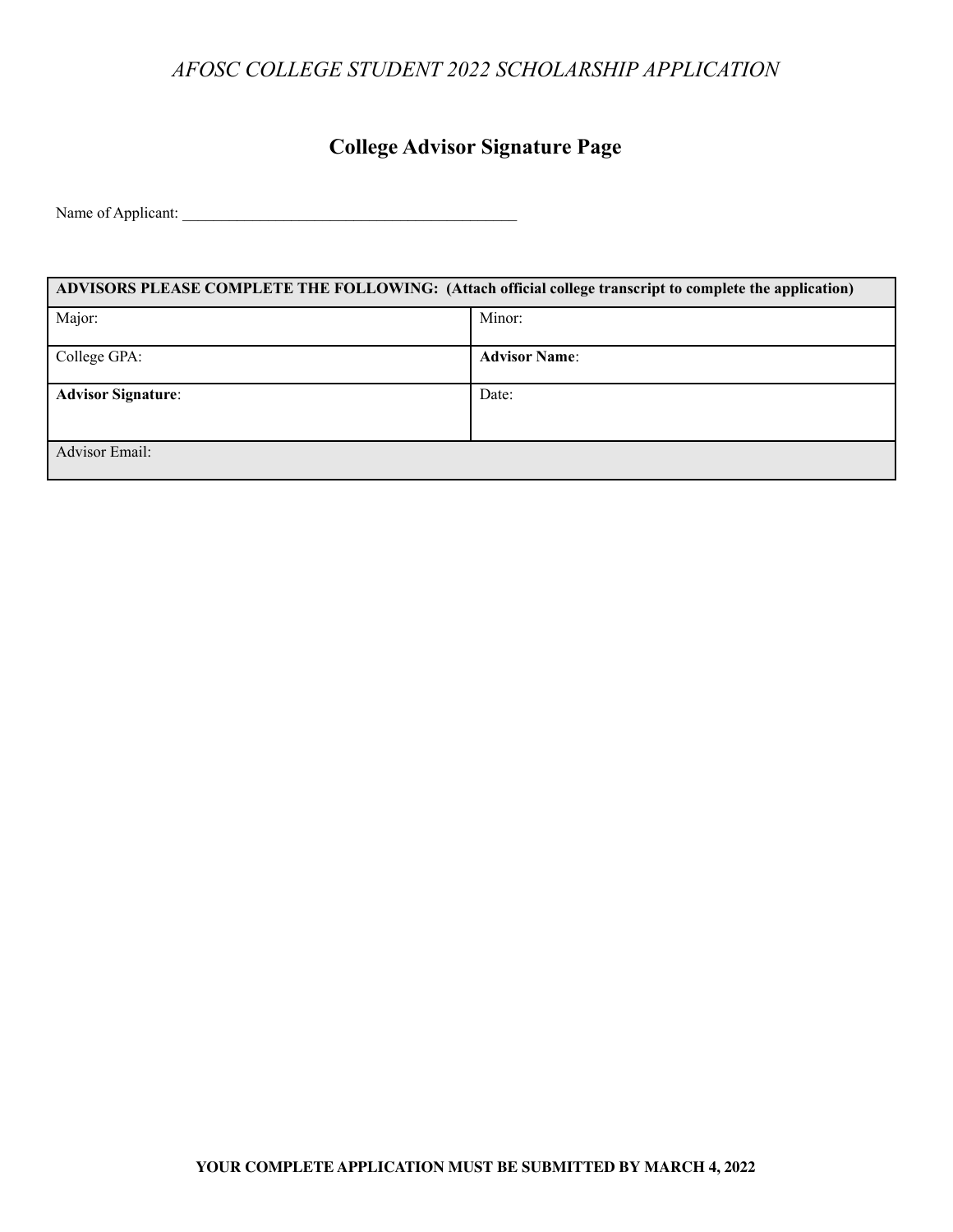# **CERTIFICATION LETTER**

I further certify that should I accept an Air Force Officers' Spouses' Club (AFOSC) Scholarship Award, I will abide by the following conditions:

- 1. Scholarship funds are to be used within the 2022-2023 academic year for undergraduate studies.
- 2. All funds received shall be applied to tuition and/or associated university costs administered by an accredited college or university. These costs may include books, fees, room or board but may not be used for past or current penalties or disenrollment fees.
- 3. I will have until **May 1 2022** to complete, sign and postmark a notice/acceptance of the award. In failing to do so, I will forfeit the award and it will, in turn, be awarded to an alternate applicant.
- 4. As a scholarship recipient, I must submit (postmarked) the name and address of the school I will attend for the 2022-2023 academic year along with the **Enrollment Verification Form** to the scholarship committee **NLT October 1 2022.**
- 5. After receiving the notice of acceptance of award letter, and the Enrollment Verification Form, the scholarship award, along with a cover letter with the terms of the scholarship, will be mailed directly to the college or university.
- 6. The scholarship award, when combined with other scholarships, must not exceed the cost of tuition, fees, books, and room and board for the academic year. Any remaining funds must be returned to the AFOSC Welfare Fund as soon as possible.
- 7. If I accept an appointment to a military service academy, receive a full four year ROTC scholarship (most only pay for the academic portion), or a scholarship (including the GI Bill) which pays 100% of the student's tuition, books, room and board and academic fees, I will be ineligible for this AFOSC scholarship award.
- 8. If I accept a scholarship from another military officers' /enlisted spouses' organization, I will be ineligible for this AFOSC scholarship award.
- 9. I am a responsible citizen in good standing in the school and the community.
- 10. It is my responsibility to notify the AFOSC Scholarship Committee of any change of status (e.g., change of schools, change in address, etc.) Failure to do so may result in the forfeiture of my scholarship award.
- 11. Unclaimed funds as of **October 1, 2022** revert to the AFOSC Welfare Fund.
- 12. If any of the above conditions are violated, scholarship funds must be returned to the AFOSC Welfare Fund.

I agree that my signature on this form will authorize the AFOSC Scholarship Chair to release this application, including GPA, reference letters, essays and transcript(s) to the Scholarship Committee, as needed.

I certify that all information in this application is accurate to the best of my knowledge, and the essay is entirely my own effort.

## **APPLICANT'S NAME:**

| Printed                |       |
|------------------------|-------|
| Signature              | Date: |
| <b>SPONSOR'S NAME:</b> |       |
| Printed                |       |
| Signature              | Date: |

#### **YOUR COMPLETE APPLICATION MUST BE SUBMITTED BY MARCH 4, 2022**